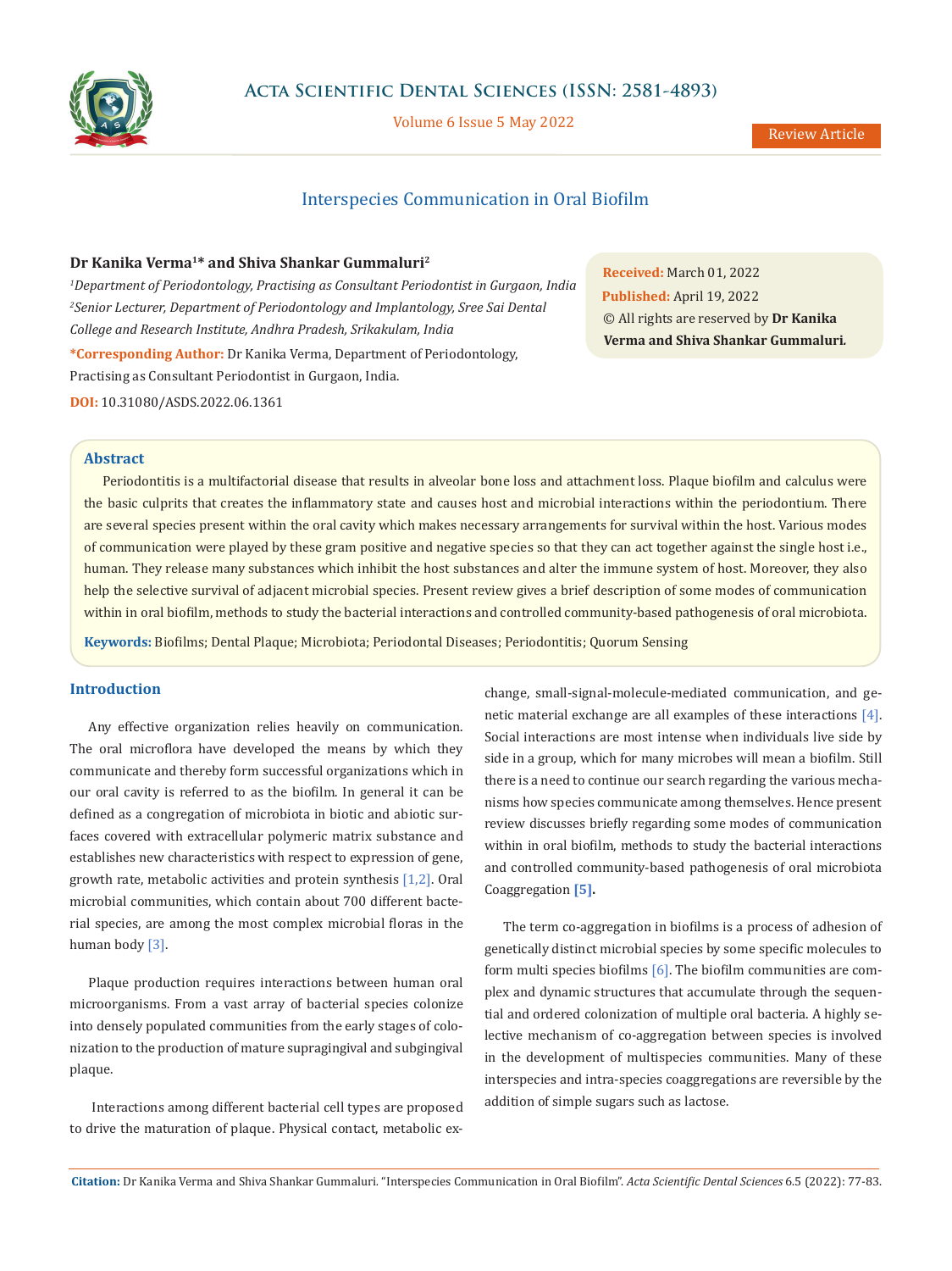In the 1970s, Gibbons and Nygaard discovered coaggregation among plaque bacteria when they conducted pairwise testing of 23 strains. Only five of the 253 pairs showed strong coaggregation, and these five were pairs composed of a *Streptococcus* and an *Actinomyces* or a *Coccobacillus*. Gibbons and Nygaard called it Interbacterial aggregation.





#### **Trends in microbiology**

Streptococci and Gram positive rods such as *Actinomyces naeslundii* were the first bacteria to colonize on the tooth surface. *Streptococcus* mitis, *Streptococcus* sanguinis and *Streptococcus* oralis represent 60-90% of the cultivable streptococci [4] within the first four hours of plaque formation. Early colonisers of teeth associate with each other and with Fusobacteria, whereas late colonisers linked with disease associate with Fusobacteria but rarely with each other or with initial colonisers. In the absence of *F.nucleatum*  many other secondary colonizers cannot become part of the dental plaque community. The surface of mature plaque, on the other hand, contains many more morphological varieties of bacteria after 24 hours, which coaggregate to form complicated structures like "corn cobs" and "bristle brush forms".

Certain cell components are known to mediate these interactions, namely adhesins and receptors which allow for bacterial surface attachment to host tissue, solid surfaces or other microorganisms. Bacteria can express multiple adhesins.

# **Quorum sensing [7]**

Some bacteria use sophisticated cell-cell communication mechanisms within biofilms to coordinate gene expression. Gene expression is initiated when the signalling molecules reach a certain threshold level.

The quorum-sensing mechanism of the bioluminescent sea bacterium *Vibrio fischeri* was the first to be characterised, and it is regarded the model for quorum sensing in most gram-negative bacteria (Nealson and Hastings 1979) [8] The light organ of the Hawaiian squid *Euprymna scolopes* is colonised by *V. fischeri*. To disguise its shadow and prevent predation, the squid employs the bacteria's light as counter lighting.

Nealson and Hastings 1979 [8] first demonstrated that a cellfree supernatant from a culture of *V. fischeri* contained a substance that stimulated the production of light when added to cultures at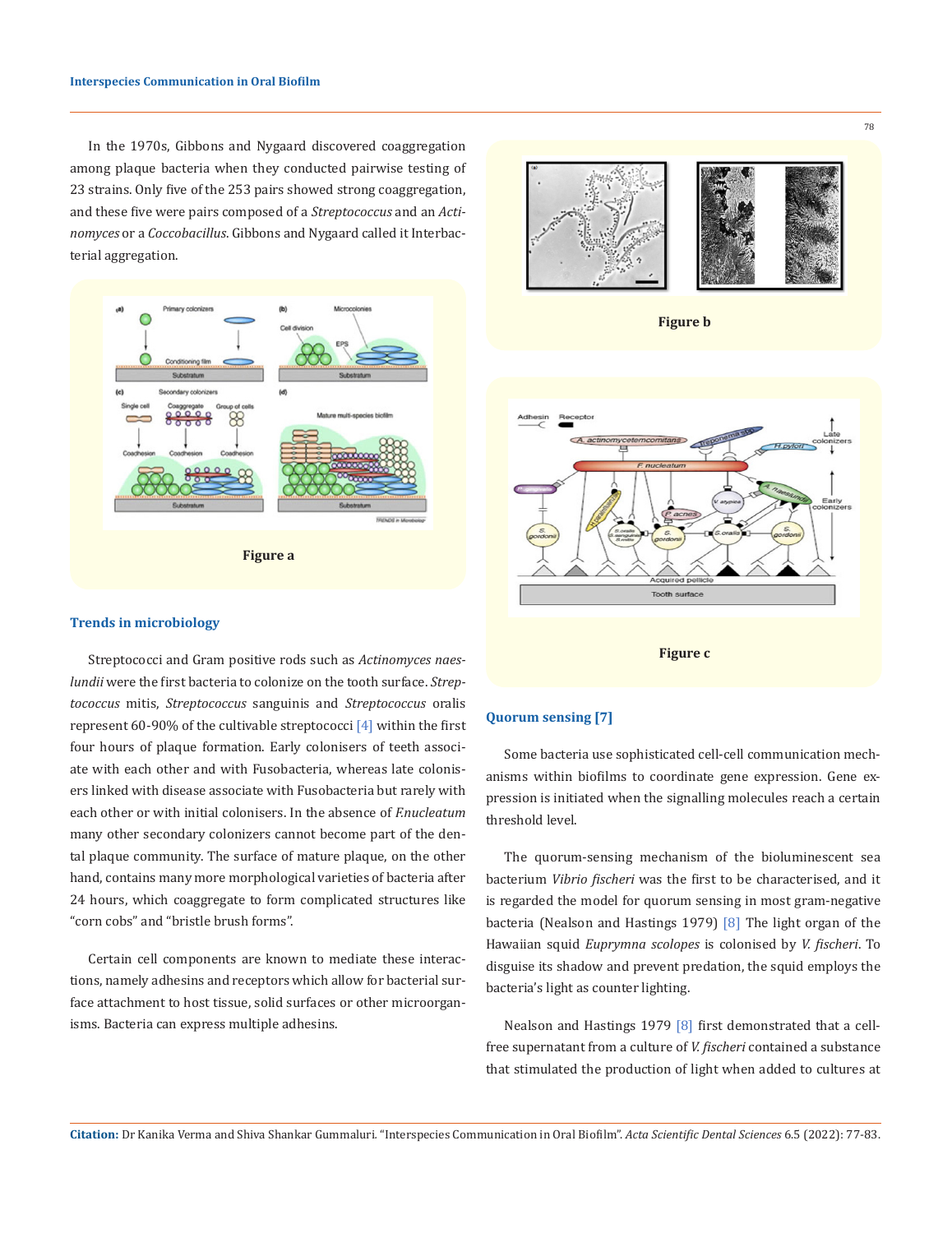low cell density. This signal was subsequently chemically characterized and shown to be N-acyl homoserine lactone, and the sensory mechanism that produced and responds to the signal was found to consist of only two proteins, which were designated LuxI and LuxR.

Till date, 40 different LuxI⁄LuxR-like quorum sensing systems have been identified in gram-negative bacteria and they regulate a number of important physiologic and virulence- related properties. The LuxS protein is required for the biosynthesis of the type 2 autoinducer, AI-2, which is involved in quorum sensing in a wide range of bacterial species. This system may be involved in cross-communication among both Gram-positive and Gram negative bacteria, as homologues of LuxS are widespread within the microbial world.



**Figure 1:** The LuxI/LuxR-type quorum sensing in Gram-negative bacteria. The LuxI-like protein is an autoinducer synthase that catalyzes the formation of a specific acyl-hormoserine lactone(AHL. The AHL) freely diffuses through the cell membrane at high cell density. The LuxR is a transcriptional regulator that binds to the diffusing AHL and it turn activities the transcription of its target genes.

Tomasz, 1965 [9] stated that a hormone-like extracellular product helped regulate competence in *Streptococcus* pneumonia. The signal was later identified as a peptide, Competence stimulating peptide (CSP).

It was discovered that when CSP levels hit a certain level, a subpopulation of bacteria died. They also released DNA into the environment, which was taken up by other bacteria with the necessary skills. Because bacteria cannot reproduce sexually, DNA exchange through this competence may result in alterations in the bacterial genome that are required for evolution. CSP has been proven to govern biofilm formation in addition to modulating competence: CSP-deficient mutants displayed lower biofilm-forming properties, but synthetic CSP was shown to boost the biomass of several streptococcal species. Competence was induced by the addition of exogenous CSP. The products of at least six genes, *comAB, comX*, and *com CDE* are involved in CSP signaling [10].



**Figure 2:** A schematic diagram indicating two types of siganaling peptide-mediated quorum-sensing in Gram-positive bacterium, S. mutans. The comCDE quorum-sensing primarily regulates production of bacteriocins self-immunity proteins, while the newly identified ComRS quorum-sensing system proximally controls competence development via in the control if sigX that encodes an alternative sigma factor, SigX (ComX). CSP is ComC signal peptide; XIP is mature sigX-induced peptide. Opp/Aml is an ABC transporter (Peptide importer).

Bacterial interactions have now become a therapeutic target, causing biofilm development to be disrupted and a cascade of events to occur as a result. Quorum quenching is the therapeutic enzymatic degradation of the signaling molecules will prevent the formation of biofilms and possibly weaken established biofilms.

## **Antibiotic resistance [7,11]**

Reduced sensitivity of cells to antimicrobial drugs is a significant clinical consequence of both the structural arrangement of biofilms and the resulting altered pattern of gene expression.

**Citation:** Dr Kanika Verma and Shiva Shankar Gummaluri*.* "Interspecies Communication in Oral Biofilm". *Acta Scientific Dental Sciences* 6.5 (2022): 77-83.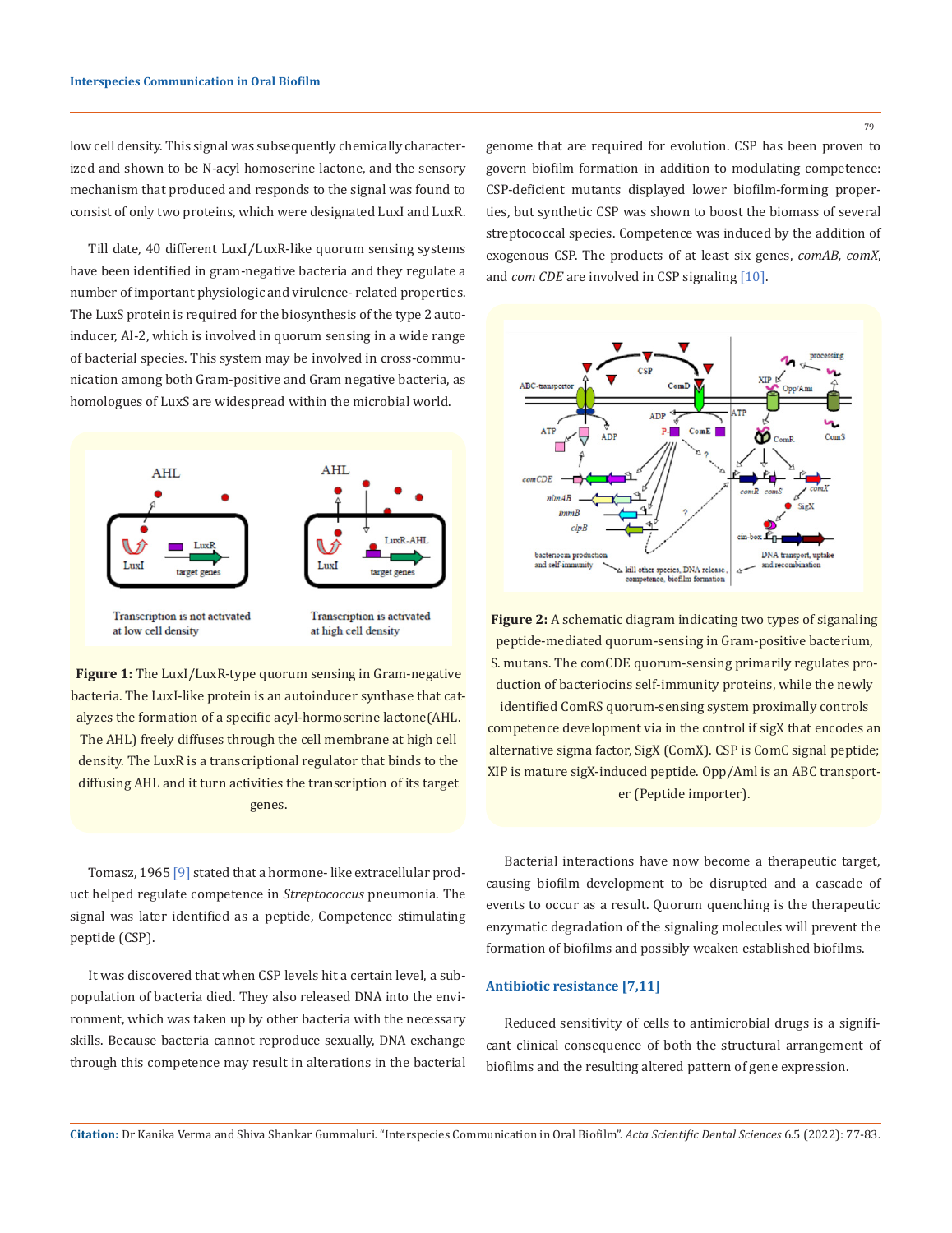Cells conventionally become resistant because of mutations affecting the drug target, to the presence of efflux pumps or to the production of modifying enzymes, etc., but even innately sensitive bacteria become less susceptible when growing on a surface. The structure of a biofilm may limit antimicrobial agent penetration; charged inhibitors can bind to oppositely charged polymers in the biofilm matrix (diffusion-reaction theory). Haque M., *et al.* [12] 2019 in their review concluded that mouth is a territory of various microbes and irrational use of antibiotics by dental surgeons in their clinical practice may also become a reason for antibiotic resistance and evolution of drug resistant destructive pathogens. According to recent meta-analysis and review done by Teughels W., *et al*. [13] 2020 and Abdulkareem A., *et al*. [14] 2021, stated that adjunctive use of antibiotics alongside periodontal therapy a significant improvement has been reported in clinical outcomes in periodontitis stage III/IV and grade C with absence of risk factors.

#### **Metabolic communication [15]**

In the oral cavity, endogenous proteins and glycoproteins (mucins) are the main sources of carbon and nitrogen for the resident oral microflora. Beneficial interactions may occur through the excretion of a metabolite by one organism that can be used as a nutrient by a different organism or through the breakdown of a substrate by the extracellular enzymatic activity of one organism that creates biologically available substrates for different organisms.

#### **Bacteriocins**

Bacteria are also able to generate products which may exert either specific or nonspecific effects on other bacteria. They frequently have a narrow killing spectrum and impede the growth of related species, unlike standard antibiotics. Oral bacteria's bacteriocins, notably mutacins generated by *S.mutans,* are thought to influence the creation and development of dental plaque  $[16]$  Bacteriocins may influence interspecies relationships by functioning as signalling molecule mimics. *Streptococcus pyogenes* and *Streptococcus salivarius,* for example, create lantibiotic bacteriocins that are structurally similar and can interact with each other's two-component signalling systems [17].

## **Genetic exchange**

Signaling is not the only way of transferring information in biofilms. The high density of bacterial cells growing in biofilms facilitates the exchange of genetic information between cells of the same 80

species and across species or even genera Potential mechanisms mediating genetic exchange in biofilms could include conjugation, transformation, and transduction. Plasmid DNA transfer from *S.gordonii* to S.mutans was detected in mixed cultures of *S. mutans*  and *S.gordonii* expressing a shuttle plasmid in a CSP- and mutacin IV-dependent manner [18]

## **Methods to study bacterial interactions in oral biofilm [19]**

It's critical to develop community-based assays that allow researchers to identify the microbial composition, multispecies architecture, and associated physiology, because interactions between different components create many new physiological functions that can't be observed with individual components. Recently developed software add capabilities for visually exploring threedimensional data contained in confocal image stacks and thus greatly facilitate the understanding of complex spatial structures of biofilms. Confocal laser scanning microscopy, DNA microarray are being used to study these interactions.

Confocal laser scanning microscopy is an extensive tool to study biofilms in flow cell reactors under continuous flow. Several advantages like live biofilms can be properly imaged, spatial cell and matrix distribution and multiple time point images can be obtained. In combination with image analysis software like COSMAT this method can be helpful for quantification of biofilm matrix. This method was applied by Tseng., *et al.* [20] 2013 and Sonderholm., *et al*. [21] 2017 for monitoring the spatial temporal effects of different nutritional environments or antimicrobial treatments. Colvin., *et al.* 2012 in his study investigated the matrix composition of Pseudomonas aeurginosa and concluded the role of EPS psl and pel for the role of biofilm formation.

A study done by Wang H., *et al*. [22] 2017 untilized this micro array technique and total RNA of bacteria was treated with or without 6.25 microgram/milliliter NAl-P-113 and converted to cDNA, labelled and further hybridization was done by p gingivalis W83. Gene expression profiling and validation was also performed that NAL-P-113 at a low dose significantly down regulated genes regarding to mobile and extrachromosomal element functions, transport and binding of p gingivalis w83. Further concluded that NAL-P-113 exerted the anti-biofilm, anti-microbial properties regarding the inhibition of biofilms by mediating the energy metabolism and binding proteins to bacteria

**Citation:** Dr Kanika Verma and Shiva Shankar Gummaluri*.* "Interspecies Communication in Oral Biofilm". *Acta Scientific Dental Sciences* 6.5 (2022): 77-83.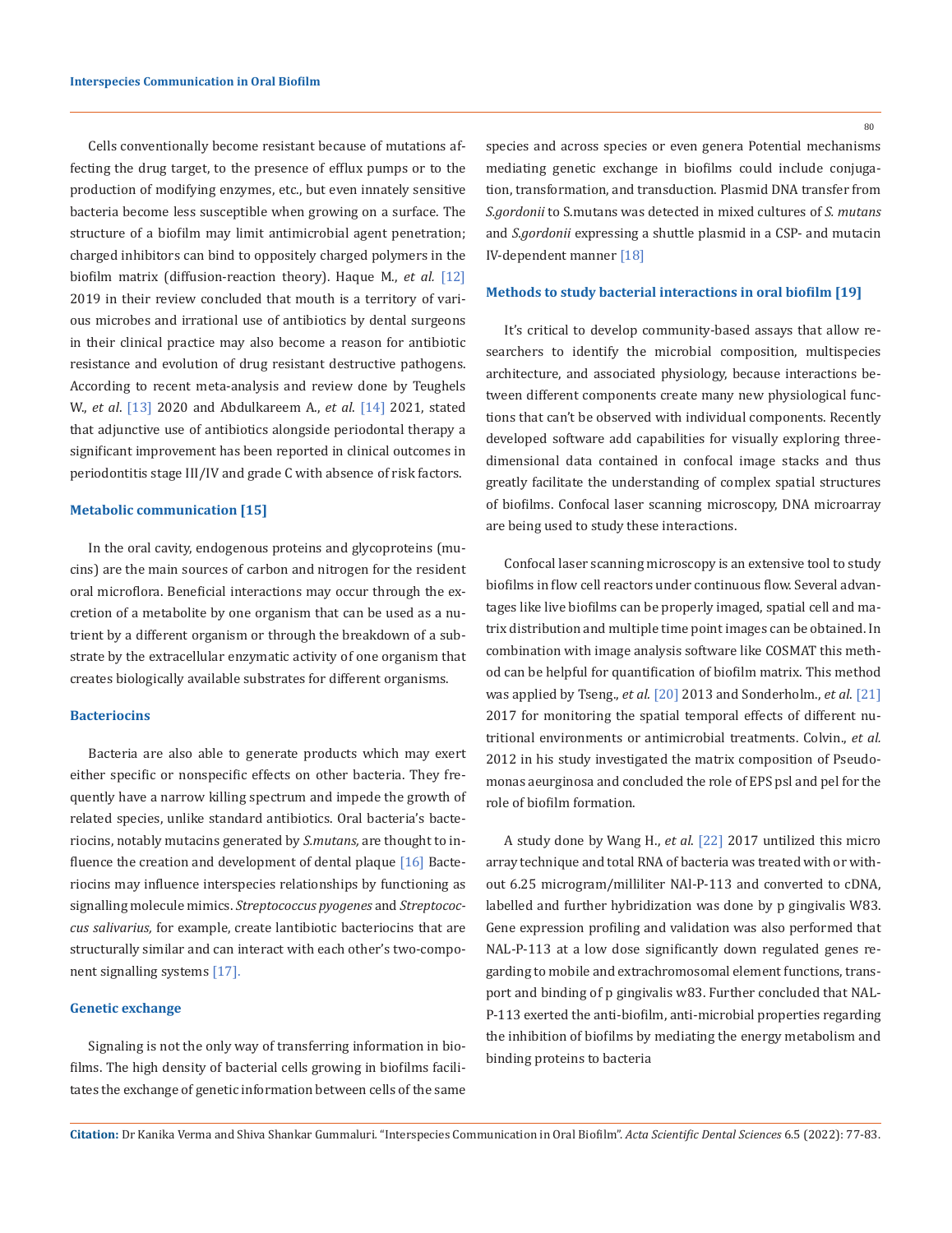# **Controlling community-based oral microbial pathogenesis [23]**

With a better understanding of the oral microbial community, particularly the importance of the balance between oral pathogens and commensal residents, new approaches for selective inhibition of oral pathogens and modulation of the microbial composition of dental plaque to control community-based oral microbial pathogenesis are becoming more appealing. The various methods are as follows

#### **Inhibiting adherence with antagonists**

This is one of the most common approach as it is known that inhibition of entry of pathogenic bacteria into biofilms reduce the destruction. As adherence occurs through mechanical interlocking in inter dental areas, chemical binding to pellicle with sucrose mediated gluan attachments and non-specific binding [24,25] This method is better explained in dental caries caused by *Streptococcus* mutans. Studies also stated that a cell surface protein of *S. mutans*  termed SpaP or Ag I/II has been identified as an adhesin which interacts with the tooth pellicle [26] Further dodecapeptide of SpaP inhibits S mutans attachment to teeth both in-vivo and in-vitro thus indicating their uses in toothpastes, mouth washes for inihibition of caries and control community based pathogenesis [27].

#### **Replacement therapy**

This method was initially introduced by J Hillman and colleagues in prevention of dental caries where non-cariogenic bacteria were introduced which inhibit the cariogenic bacteria and reduce the incidence of dental caries [28] This was even supported by Seema M and Marwah N  $[29]$  2010 where strain replacement therapy is a novel approach for inhibition of dental caries. Thus non-cariogenic bacteria would replace the cariogenic one. In recent trends nano particles, small molecules, Quaternary Ammonium Salts (QAS), and natural products like Arginine, Tea, Propolis and Cranberry have been utilized for inhibition of Oral biofilms [30].

## **Probiotic approaches [31]**

This is one of the recent approaches for prevention of dental biofilms and their pathogenesis. Several trials have been performed to depict this probiotic approaches some of them are: An in-vitro study done by Wu CC., *et al*. [32] 2015 utilized Lactobacillus salivarius strains for inhibition of S mutans and achieved decreased levels of the same and reduced expression of virulence genes of S mutans. A controlled trial done by Inverenici MM., *et al*. [33] 2018 utilized Bifidobacterium animalis and subspecies lactis with lozenges as adjuvant in treating periodontitis and achieved a lower level of pro-inflammatory cytokines and delalyed recolonization of periodontal pocket. Later Benic GZ., *et al.* [34] 2019 used *Streptococcus* salivarius M 18 for treating halitosis and prevention of formation of dental biofilms. They have concluded that probiotics have reduced the halitosis in patients with orthodontic braces.

#### **Interference with signaling mechanisms**

Presence of some organisms that inhibit the occurrence of signaling mechanism of pathogenesis is a basic mode. This is better explained for prevention of dental caries where S. gordonii was demonstrated to interfere with quorum sensing in *S. mutans* by inactivating the CSP of the latter organisms [35] Ghosh A., *et al.* [36] 2020 in their review concluded that new smaller precise therapeutic anti-biofilm agents should be generated that would interfere in the maturation of biofilms at various levels and prevent the drug resistance too.

## **Targeted antimicrobial therapy via a novel STAMP technology**

A STAMP is a fusion peptide with two moieties: akilling moiety made of a nonspecific antimicrobial peptide anda targeting moiety made of a specific species binding peptide. The targeting moiety provides specific binding to a selected pathogen and facilitates the targeted delivery of the attached antimicrobial peptide [37] The STAMPS were capable of eliminating *S. mutans* from biofilms of multispecies without having much effect on non-cariogenic bacteria of oral cavity thus indicating the positive effects of this technology in probiotic approaches too. This proof helped in demonstration of constructing specific STAMPS for other pathogens of oral biofilms. Guo L and Edlung A [38] in 2017 developed a targeted antimicrobial peptide C16G2 to eradicate harmful S. mutans where in lab studies successfully inhibited the pathogen without any threats of drug resistance. STAMP C16G2 is developed under an Investigational New Drug authorization with the U.S. FDA and is currently in Phase 2 clinical trials. This technology will revolutionalize in near future and many materials can be introduced for oral microbiota related diseases.

# **Conclusion**

Developing oral prophylactic strategies through interference with communication systems of biofilm micro-organisms repre-

**Citation:** Dr Kanika Verma and Shiva Shankar Gummaluri*.* "Interspecies Communication in Oral Biofilm". *Acta Scientific Dental Sciences* 6.5 (2022): 77-83.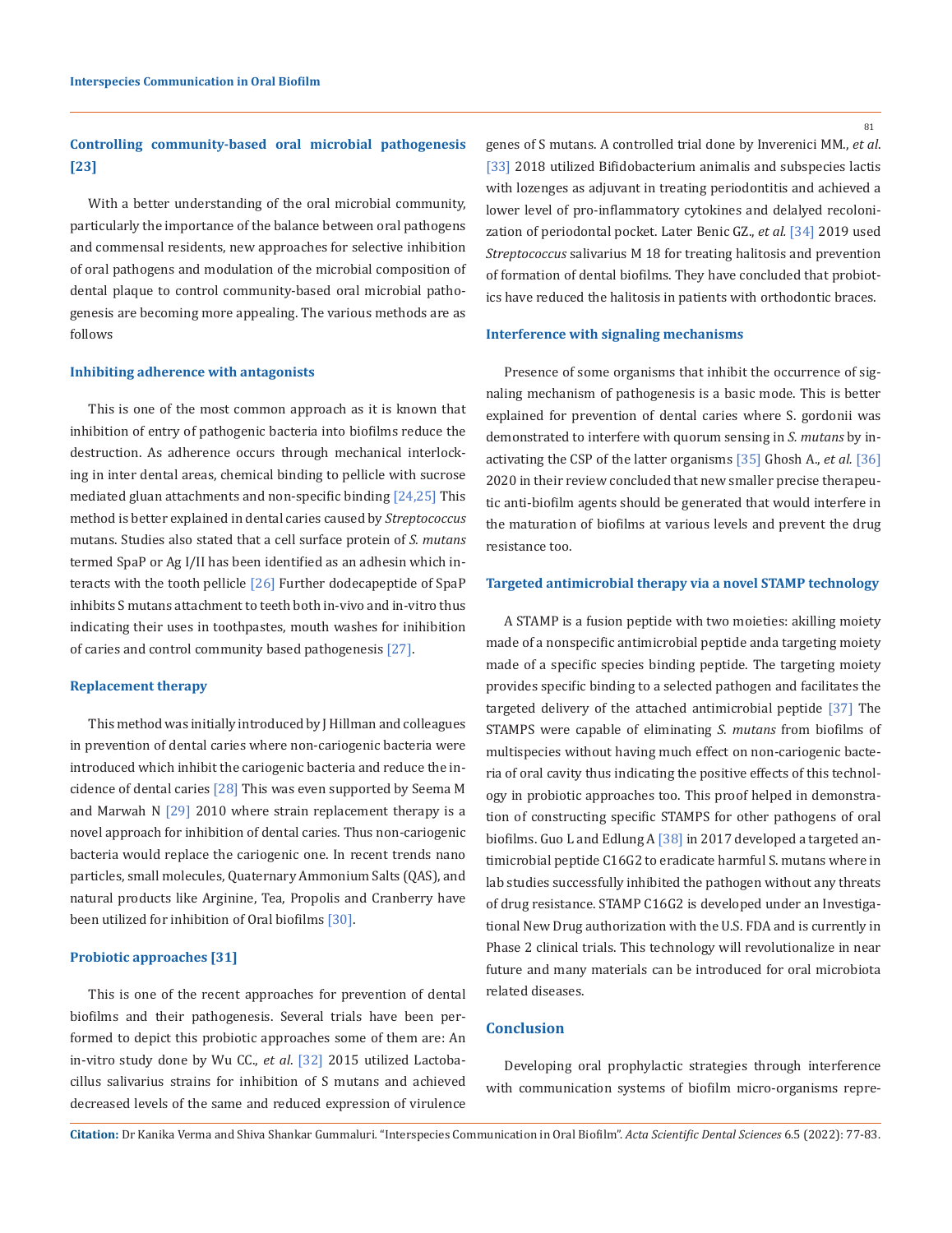sents an interesting future challenge. Unlike strategies that target microbial viability, such approaches may interfere with microbial adaptive pathways without killing the micro-organisms. A better understanding of these processes is necessary for the development of novel strategies for oral disease prevention and control based on interference in these interspecies communication systems.

# **Bibliography**

- 1. [Donlan RM. "Biofilms: microbial life on surfaces".](https://www.ncbi.nlm.nih.gov/pmc/articles/PMC2732559/) *Emerging Infectious Diseases* [8.9 \(2002\): 881-890.](https://www.ncbi.nlm.nih.gov/pmc/articles/PMC2732559/)
- 2. Oxaran V., *et al*[. "Behavior of foodborne pathogens Listeria](https://journals.asm.org/doi/10.1128/AEM.02038-18) [monocytogenes and Staphylococcus aureus in mixed-species](https://journals.asm.org/doi/10.1128/AEM.02038-18) biofilms exposed to biocides". *[Applied and Environmental Mi](https://journals.asm.org/doi/10.1128/AEM.02038-18)crobiology* [84 \(24 \(2018\): e02038-02118.](https://journals.asm.org/doi/10.1128/AEM.02038-18)
- 3. Aas JA., *et al*[. "Defining the normal bacterial flora of the oral](https://pubmed.ncbi.nlm.nih.gov/16272510/) cavity". *[Journal of Clinical Microbiology](https://pubmed.ncbi.nlm.nih.gov/16272510/)* 43.11 (20055): 5721- [5732.](https://pubmed.ncbi.nlm.nih.gov/16272510/)
- 4. Kolenbrander PE., *et al*[. "Bacterial interactions and suc](https://pubmed.ncbi.nlm.nih.gov/16930306/)[cessions during plaque development".](https://pubmed.ncbi.nlm.nih.gov/16930306/) *Periodontology* 42.1 [\(2000\): 47-79.](https://pubmed.ncbi.nlm.nih.gov/16930306/)
- 5. [Kolenbrander PE. "Coaggregation of human oral bacteria: po](https://pubmed.ncbi.nlm.nih.gov/8349536/)[tential role in the accretion of dental plaque".](https://pubmed.ncbi.nlm.nih.gov/8349536/) *Journal of Ap[plied Microbiology](https://pubmed.ncbi.nlm.nih.gov/8349536/)* 74 (1993): 79S-86S.
- 6. Rickard AH., *et al*[. "Bacterial coaggregation: an integral pro](https://pubmed.ncbi.nlm.nih.gov/12598132/)[cess in the development of multi-species biofilms".](https://pubmed.ncbi.nlm.nih.gov/12598132/) *Trends in Microbiology* [11.2 \(2003\): 94-100.](https://pubmed.ncbi.nlm.nih.gov/12598132/)
- 7. [Nyvad B and Kilian M. "Comparison of the initial streptococ](https://pubmed.ncbi.nlm.nih.gov/2276164/)[cal microflora on dental enamel in caries-active and in caries](https://pubmed.ncbi.nlm.nih.gov/2276164/)inactive individuals". *Caries Research* [24.4 \(1990\): 267-272.](https://pubmed.ncbi.nlm.nih.gov/2276164/)
- 8. [Nealson KH and Hastings JW. "Bacterial bioluminescence: its](https://pubmed.ncbi.nlm.nih.gov/396467/) [control and ecological significance".](https://pubmed.ncbi.nlm.nih.gov/396467/) *Microbiological Reviews*  [43.4 \(1979\): 496-518.](https://pubmed.ncbi.nlm.nih.gov/396467/)
- 9. [Tomasz A. "Control of the competent state in Pneumococcus](https://pubmed.ncbi.nlm.nih.gov/5884251/) [by a hormone-like cell product: an example for a new type of](https://pubmed.ncbi.nlm.nih.gov/5884251/) [regulatory mechanism in bacteria".](https://pubmed.ncbi.nlm.nih.gov/5884251/) *Nature* 208.5006 (1965): [155-159.](https://pubmed.ncbi.nlm.nih.gov/5884251/)
- 10. [Miller MB and Bassler BL. "Quorum sensing in bacteria".](https://pubmed.ncbi.nlm.nih.gov/11544353/) *An[nual Review of Microbiology](https://pubmed.ncbi.nlm.nih.gov/11544353/)* 55.1 (2001): 165-199.
- 11. [Li YH and Tian X. "Quorum sensing and bacterial social inter](https://pubmed.ncbi.nlm.nih.gov/22736963/)actions in biofilms". *Sens* [12.3 \(2012\): 2519-2538.](https://pubmed.ncbi.nlm.nih.gov/22736963/)
- 12. Haque M., *et al*[. "Dental Infection and Resistance-Global Health](https://pubmed.ncbi.nlm.nih.gov/30823670/)  Consequences". *[Dentistry Journal \(Basel\)](https://pubmed.ncbi.nlm.nih.gov/30823670/)* 7.1 (2019): 22-41.
- 13. Teughels W., *et al*[. "Adjunctive effect of systemic antimicrobi](https://pubmed.ncbi.nlm.nih.gov/31994207/)[als in periodontitis therapy: A systematic review and meta](https://pubmed.ncbi.nlm.nih.gov/31994207/)analysis". *[Journal of Clinical Periodontology](https://pubmed.ncbi.nlm.nih.gov/31994207/)* 47.S 22 (2020): [257-281.](https://pubmed.ncbi.nlm.nih.gov/31994207/)
- 14. Abdulkareem A., *et al*[. "Classic vs. Novel Antibacterial Ap](https://www.ncbi.nlm.nih.gov/pmc/articles/PMC8773342/)[proaches for Eradicating Dental Biofilm as Adjunct to Peri](https://www.ncbi.nlm.nih.gov/pmc/articles/PMC8773342/)[odontal Debridement: An Evidence-Based Overview".](https://www.ncbi.nlm.nih.gov/pmc/articles/PMC8773342/) *Antibiotics* [11.1 \(2021\): 9-29.](https://www.ncbi.nlm.nih.gov/pmc/articles/PMC8773342/)
- 15. [Levy SB. "Antibiotic resistance: consequences of inaction".](https://pubmed.ncbi.nlm.nih.gov/11524708/)  *[Clinical Infectious Diseases](https://pubmed.ncbi.nlm.nih.gov/11524708/)* 33.3 (2001): S124-129.
- 16. Weerkamp A., *et al*[. "Bacteriocins as factors in the in vitro in](https://pubmed.ncbi.nlm.nih.gov/892898/)[teraction between oral streptococci in plaque". Infection and](https://pubmed.ncbi.nlm.nih.gov/892898/) [Immunity 16.3 \(1977\): 773-808.](https://pubmed.ncbi.nlm.nih.gov/892898/)
- 17. Upton M., *et al*[. "Intra-and interspecies signaling between](https://pubmed.ncbi.nlm.nih.gov/11395456/)  [Streptococcus salivarius and Streptococcus pyogenes medi](https://pubmed.ncbi.nlm.nih.gov/11395456/)[ated by Sal A and Sal A1 lantibiotic peptides".](https://pubmed.ncbi.nlm.nih.gov/11395456/) *Journal of Bacteriology* [183.13 \(2001\): 3931-3938.](https://pubmed.ncbi.nlm.nih.gov/11395456/)
- 18. Roberts AP., *et al*[. "Transfer of Tn 916-like elements in micro](https://pubmed.ncbi.nlm.nih.gov/11557498/)[cosm dental plaques". Antimicrobial Agents and Chemothera](https://pubmed.ncbi.nlm.nih.gov/11557498/)[py 45.10 \(2001\): 2943-2946.](https://pubmed.ncbi.nlm.nih.gov/11557498/)
- 19. Huang R., *et al*[. "Bacterial interactions in dental biofilm".](https://www.ncbi.nlm.nih.gov/pmc/articles/PMC3322631/) *Virulence* [2.5 \(2011\): 435-444.](https://www.ncbi.nlm.nih.gov/pmc/articles/PMC3322631/)
- 20. Tseng BS., *et al*[. "The extracellular matrix protects Pseudomo](https://pubmed.ncbi.nlm.nih.gov/23751003/)[nas aeruginosa biofilms by limiting the penetration of tobra](https://pubmed.ncbi.nlm.nih.gov/23751003/)mycin". *[Environmental Microbiology](https://pubmed.ncbi.nlm.nih.gov/23751003/)* 15 (2013): 2865-2878.
- 21. Sønderholm M., *et al*[. "Pseudomonas aeruginosa aggregate](https://pubmed.ncbi.nlm.nih.gov/28258141/) [formation in an alginate bead model system exhibits in vivo](https://pubmed.ncbi.nlm.nih.gov/28258141/)like characteristics". *[Applied and Environmental Microbiology](https://pubmed.ncbi.nlm.nih.gov/28258141/)*  [83 \(2017\): e00113-e00117.](https://pubmed.ncbi.nlm.nih.gov/28258141/)
- 22. Wang HY., *et al*[. "Molecular pathways underlying inhibitory](https://www.ncbi.nlm.nih.gov/pmc/articles/PMC5316201/) [effect of antimicrobial peptide Nal-P-113 on bacteria biofilms](https://www.ncbi.nlm.nih.gov/pmc/articles/PMC5316201/) [formation of Porphyromonas gingivalis W83 by DNA microar](https://www.ncbi.nlm.nih.gov/pmc/articles/PMC5316201/)ray". *[BMC Microbiology](https://www.ncbi.nlm.nih.gov/pmc/articles/PMC5316201/)* 17.1 (2017): 1-7.
- 23. Kuramitsu HK., *et al*[. "Interspecies interactions within oral](https://pubmed.ncbi.nlm.nih.gov/18063722/)  microbial communities". *[Microbiology and Molecular Biology](https://pubmed.ncbi.nlm.nih.gov/18063722/)  Reviews* [71.4 \(2007\): 653-670.](https://pubmed.ncbi.nlm.nih.gov/18063722/)
- 24. [Kolenbrander PE. "Oral microbial communities: biofilms, in](https://pubmed.ncbi.nlm.nih.gov/11018133/)teractions, and genetic systems". *[Annual Reviews in Microbiol](https://pubmed.ncbi.nlm.nih.gov/11018133/)ogy* [54.1 \(2000\): 413-437.](https://pubmed.ncbi.nlm.nih.gov/11018133/)

**Citation:** Dr Kanika Verma and Shiva Shankar Gummaluri*.* "Interspecies Communication in Oral Biofilm". *Acta Scientific Dental Sciences* 6.5 (2022): 77-83.